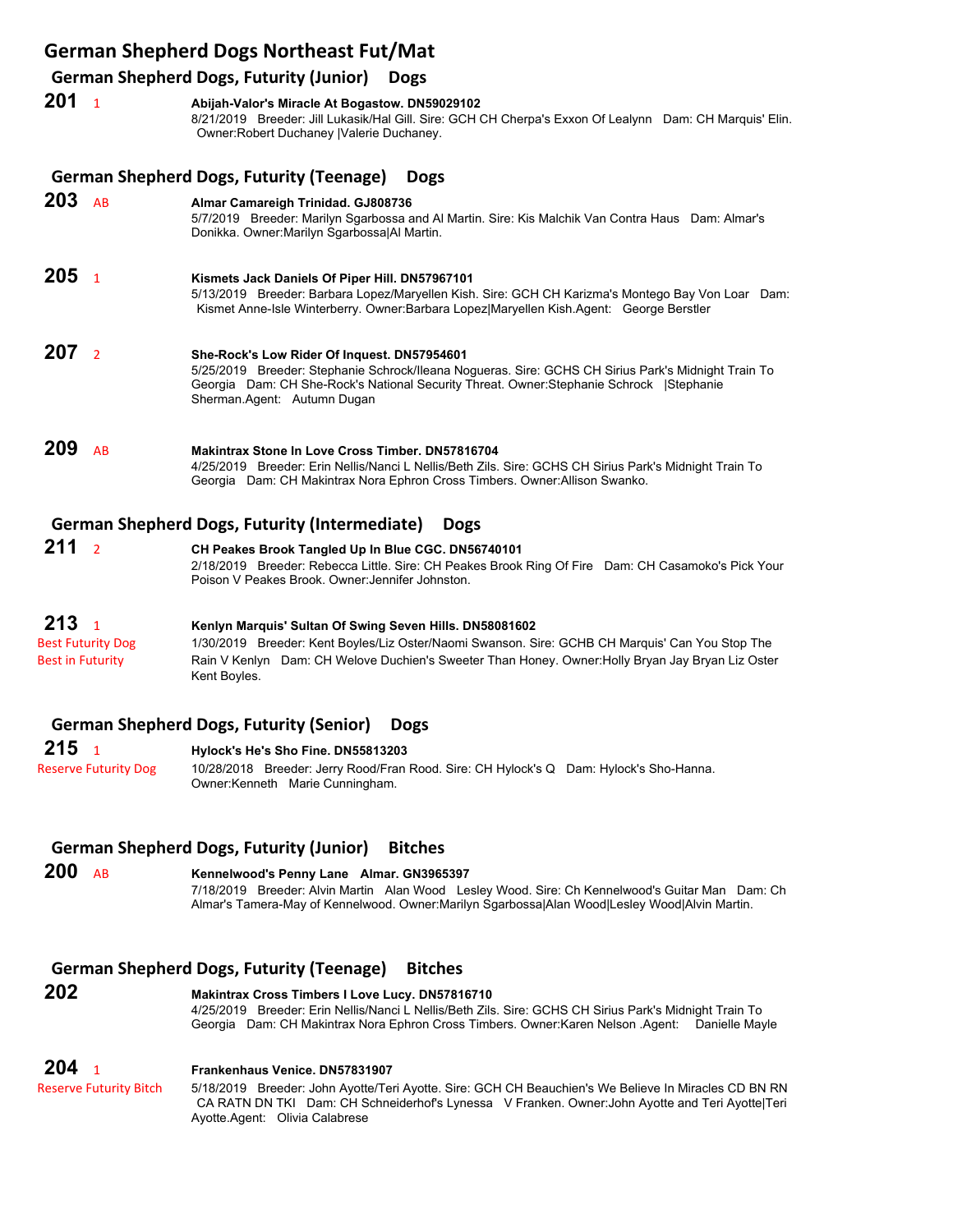| 206 <sub>2</sub> |                            | Canisphere's Mai Tai. GL3968567<br>6/1/2019 Breeder: Karen Shiels. Sire: Marquis' East Bound And Down Dam: Marquis' Staight Tequila<br>Night V Kenlyn. Owner: Kevin Maxwell Mary Lou Morey.                                                                                                  |
|------------------|----------------------------|----------------------------------------------------------------------------------------------------------------------------------------------------------------------------------------------------------------------------------------------------------------------------------------------|
| 208              | $\overline{4}$             | Kismets Jamaica Bay Of Piper Hill. DN57967105<br>5/13/2019 Breeder: Barbara Lopez/Maryellen Kish. Sire: GCH CH Karizma's Montego Bay Von Loar Dam:<br>Kismet Anne-Isle Winterberry. Owner:Barbara Lopez Maryellen Kish.Agent: George Berstler                                                |
| 210              | $\overline{3}$             | Keytown's Pictures Of Lilly. DN57699401<br>4/28/2019 Breeder: Lori Gale. Sire: CH Makintrax Quentin Tarantino Dam: CH Kysarah's Cowboy's Lil<br>Secret. Owner:Lori Gale Pamela Martin.Agent: Autumn Dugan                                                                                    |
| 212 $AB$         |                            | Almar Camareigh Talianna. GJ808737<br>5/7/2019 Breeder: Marilyn Sgarbossa and Al Martin. Sire: Kis Malchik Van Contra Haus Dam: Almar's<br>Donikka. Owner: Marilyn Sgarbossa Al Martin.                                                                                                      |
|                  |                            | <b>German Shepherd Dogs, Futurity (Intermediate)</b><br><b>Bitches</b>                                                                                                                                                                                                                       |
| 214              | $\overline{1}$             | Shadowbrook's Keep Me In Mind. DN57269902<br>3/19/2019 Breeder: Gene Baker/Joy Baker/Mrs. Joan F Fox. Sire: CH Shadowbrook's Colorado Dam: CH<br>Regency's Little Darling. Owner: Kenneth Marie Cunningham.                                                                                  |
|                  |                            | <b>German Shepherd Dogs, Futurity (Senior)</b><br><b>Bitches</b>                                                                                                                                                                                                                             |
| 216              | $\overline{1}$             | Hylock's Convair V Whitside. DN55813201                                                                                                                                                                                                                                                      |
|                  | <b>Best Futurity Bitch</b> | 10/28/2018 Breeder: Jerry Rood/Fran Rood. Sire: CH Hylock's Q Dam: Hylock's Sho-Hanna.                                                                                                                                                                                                       |
|                  |                            | Best of Opp Sex in Futurity Owner: Steven and Nancy Whitworth.                                                                                                                                                                                                                               |
| 218 <sub>2</sub> |                            | Kenlyn Marquis' Oops!I Did It Again V Hoyle. DN55684303<br>11/4/2018 Breeder: Sharon Gabrielson/Liz Oster. Sire: GCHB CH Marquis' Can You Stop The Rain V<br>Kenlyn Dam: CH Welove Duchiens Riverly Hoyle. Owner:Maria Oster Liz Oster Holly & Jay Bryan.                                    |
|                  |                            | <b>German Shepherd Dogs, Maturity (Junior)</b><br><b>Dogs</b>                                                                                                                                                                                                                                |
| 217              | $\overline{1}$             | CH Kysarah's Dark Side Of The Moon. DN55179201                                                                                                                                                                                                                                               |
|                  | Best Maturity Dog          | 9/27/2018 Breeder: Frank De Bem. Sire: GCHS CH Sirius Park's Midnight Train To Georgia Dam:<br>Best of Opp Sex in Maturity Kysarah's Ruby Tuesday. Owner:Lee Parkhurst Frank DeBem.Agent: Philip Moore                                                                                       |
| 219              | $\overline{2}$             | Trafalgar's Game Over Bitches. DN54256504                                                                                                                                                                                                                                                    |
|                  | Reserve Maturity Dog       | 6/25/2018 Breeder: Michael-Robert & Susan Cheeks. Sire: GCH CH Trafalgar's Iconic Mastermind Dam:<br>Trafalgar'Schasingthedreamofeventide. Owner:MICHAEL ROBERT SUSAN CHEEKS.                                                                                                                |
| 221              | 4                          | JI Legacy's The Light Of A Thousand Stars. DN54574902<br>5/29/2018 Breeder: Colleen A Smith. Sire: GCH CH J L Legacy's Gift Of The Magi Melchior Dam: Atessa's<br>Big Girls Don'T Cry Of Aramist. Owner: Colleen A Smith. Agent: Olivia Calabrese                                            |
| 223              | $\overline{\mathbf{3}}$    | CH Jo-El's Let's Turn It On Of Alkarah. DN53878303<br>5/7/2018 Breeder: Joan Huber. Sire: GCH CH Eagle Valley's Country Boy Dam: Ambers Party Girl Of Jo-<br>EI'S. Owner: Karin E Wagner. Agent: George Berstler                                                                             |
|                  |                            | <b>German Shepherd Dogs, Maturity (Senior)</b><br><b>Dogs</b>                                                                                                                                                                                                                                |
| 225              | $\overline{1}$             | CH Tacoras Michael Jacksons Thriller. DN53935201<br>2/4/2018 Breeder: Lisa Carroll/Wayne Walker/Penny Kroh/William Siddle. Sire: Karizma's Key Largo Von<br>Loar Rowland Dam: CH Atessa's Leather And Lace Of Aramist PT. Owner: Courtni Partner   Dean<br>Patterson.Agent: Olivia Calabrese |

**227** <sup>2</sup> **Sanbob's Nickelson. DN52472401** 12/4/2017 Breeder: Bob Lindsay/Sandra Lindsay. Sire: GCHS CH Sirius Park's Midnight Train To Georgia Dam: Witmer's Dirty Litte Secret Sanbob. Owner:Bob Lindsay |Sandra Lindsay|F. DeBem. Phillip Moore